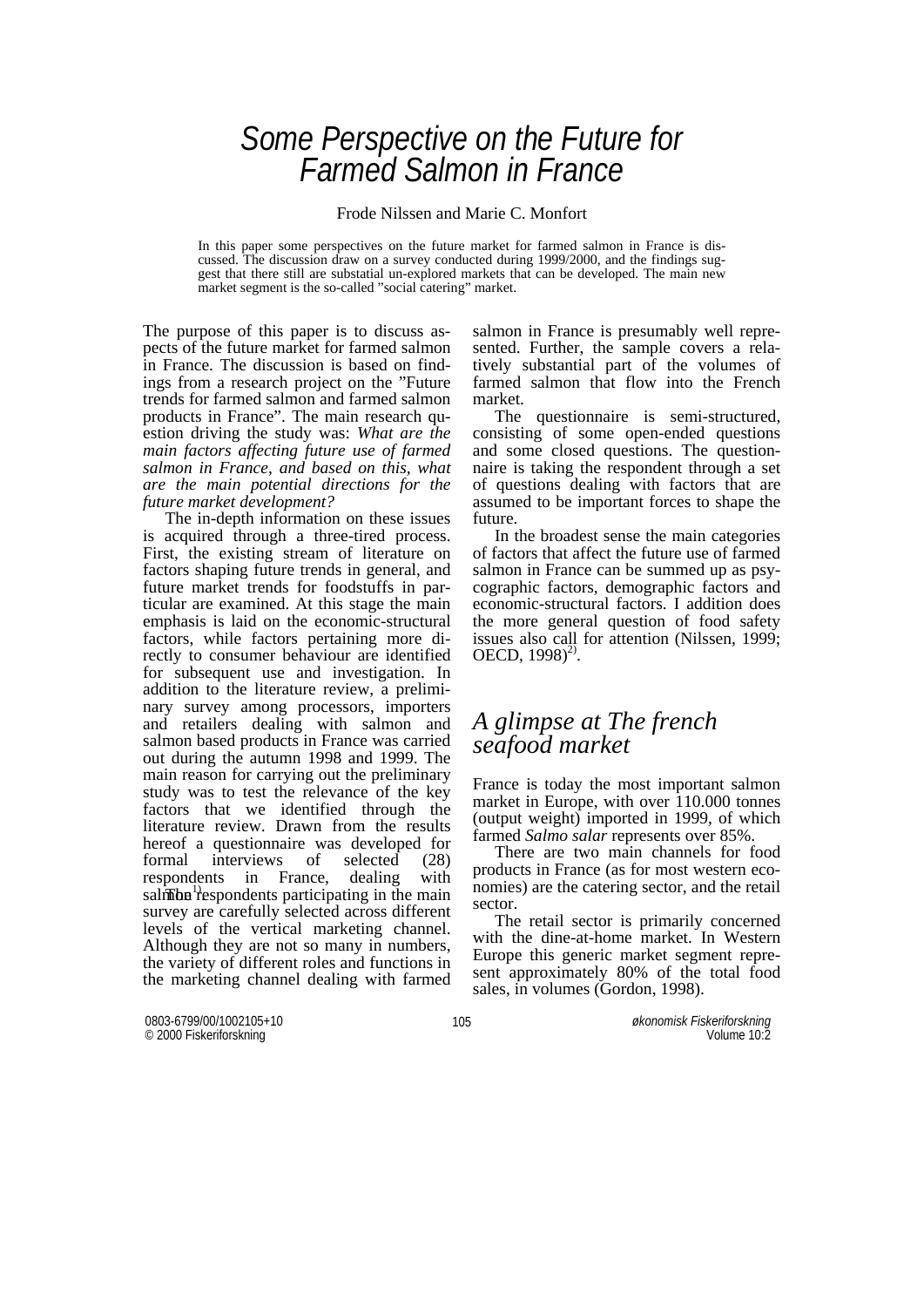*økonomisk Fiskeriforskning*



*Figure 1 France Imports of Salmon Products, in Output Weight (tonnes). Source : Eurostat, National customs data* 

The two main outlet types are hyper- and supermarkets, and independent grocers and open consumer market outlets.

 The French seafood-marketing channel consists of a wide variety and a high number of actors performing different functions from importers, agents, traders, wholesalers, processors, retailers, restaurants etc. To illustrate the point it can be mentioned that the number of food retail outlets in France (1997) was close to 58.000, whereof close to 8.000 and 1.000 was super- or hypermarkets respectively (Euromonitor 1998a). The retail sector is highly concentrated where the market is dominated by four companies (retail chains) with around 55-60% market share (Corstjens and Corstjens, 1995; Gauthier, 1996). The strong concentration at the retail level has put a squeeze on the suppliers in general, and on the wholesalers in particular (OECD 1998). One effect hereof is the development of the home shopping/delivery segment. This segment has primarily been concerned with frozen food and other shelfstable food products. In France, home delivery of food products represent approximately 15% of retail sales. While the home delivery E-commerce with foodstuffs has been relatively stable an estimate of the development over the next 10 years has been set to around 10-15% increase for packaged groceries (Gordon, 1998).

 The catering sector can be divided in four generic segments: Social, workplace, commercial and transport segments. The largest are the Social catering and the commercial segments representing schools, universities/higher education, health sector, prisons and the army, and cafés, bars and restaurants respectively. The number of consumer catering outlets was 148.000 (1997), whereof close to 81.000 was restaurants, 45.000 was cafe's and bars and 19.000 and 2.000 was hotel catering and fast food outlets, respectively (Euromonitor, 1998b). The catering sector is correspondingly fragmented, where the fast-food chain McDonalds, is the single leading operator with a market share (value) of 5,3% in 1997 (Euromonitor, 1998b).

*Table 1 The relative importance of social versus commercial catering the segments in France in 1995 and 1998* 

|                        | Meals/year |        | % of meals served in 1995 | Estimated Trend 1995/2000         |
|------------------------|------------|--------|---------------------------|-----------------------------------|
|                        | (millions) | Social | Commercial                | % yearly increase in no. of meals |
| 1995                   | 6625       | 56     | 44                        | 0.5                               |
| 1998                   | 6940       | 53.3%  | 46.7%                     |                                   |
| Turn-over (billion FF) | 299 000    | 34.3%  | 65.7%                     |                                   |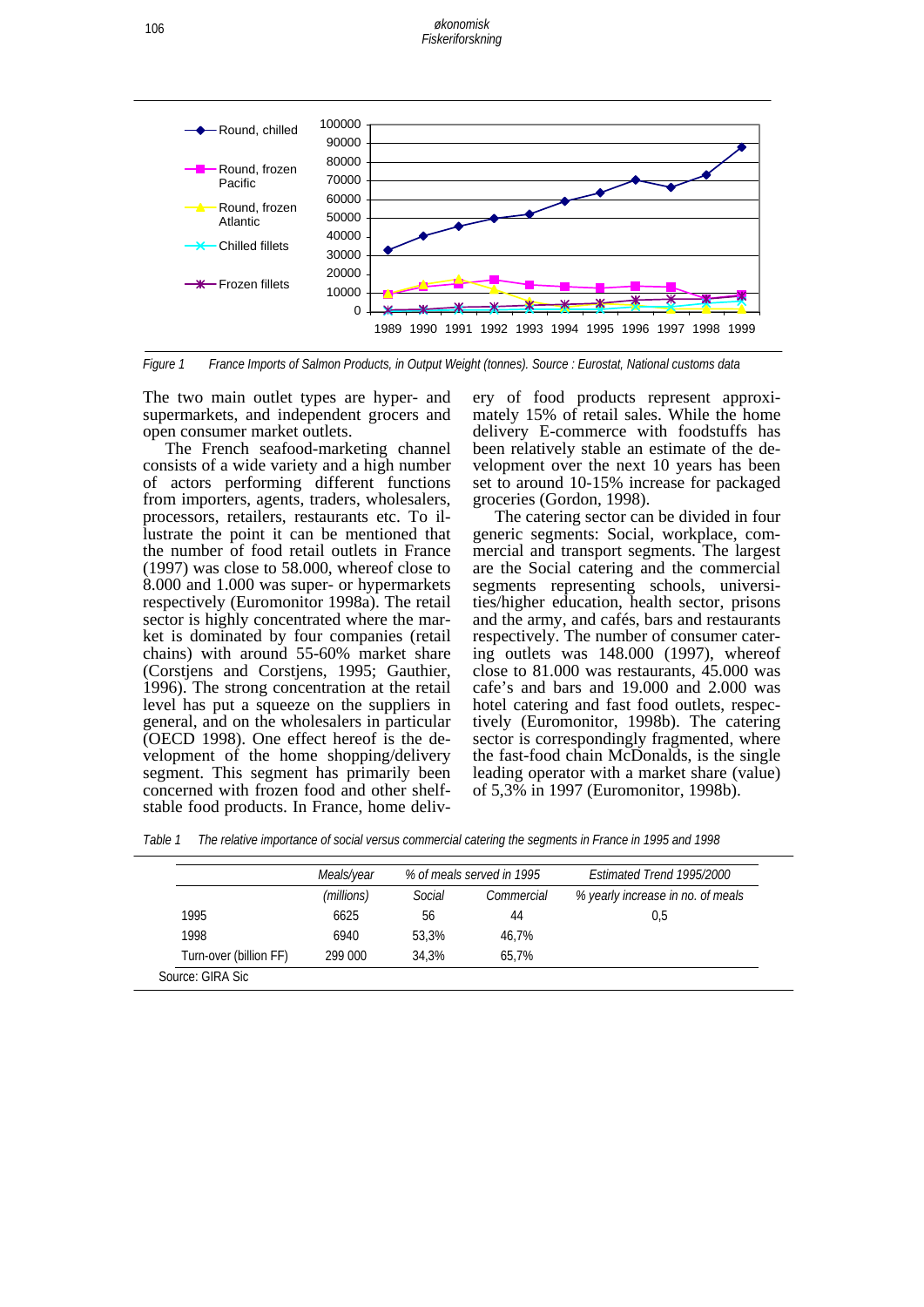As can be seen from table 1 below, the relative importance of the social catering segments is higher than the commercial in terms of volume

 The main players in the seafood sector are not that many. In example there are 4000 fishmongers, (Monfort, 1998), while there are less than 20 large producers of frozen seafood in France (Pàlsson, 1993). In addition there are a relatively large number of other intermediate actors in the seafoodmarketing channel.

# *Perspectives on the future market development*

Behind the large diversity of behaviour related to food consumption and purchase there has been identified a set of common features that explain, or at least, can be used for characterisation and prediction of consumer behaviour. One pertains to an aspect of inherited culture that might be termed tradition (See for example James, 1996; or Southgate, 1996). At the other side there are product attributes, such as price and perceived quality. While tradition mainly denotes learned social behaviour and often is related to enduring, relatively strong attitudes toward purchase and use of products, perceived product attributes can to a much larger extent explain situational choice when the consumer is exposed to a range of products offering the same (functional) value. Some sociologists claim, according to Warde (1997), that lifestyle increasingly has become a basis for social identity – displacing class as a central organising principle. The significance of this contention is related to the items identified earlier that characterise the consumers and the major factors that shape future trends.

# *Main patterns of food consumption in France*

Tradition proves to rank quite highly amongst all decision criteria (Wisner-Bourgeois, 2000). For example, the permanency of higher consumption of fish on Fridays compared to the rest of the week illustrates the attachment to the traditional Christian rule. Traditions are also reflected in the geographical pattern of chilled finfish consumption, being 85% higher along the West Coast compared to Eastern provinces (along the German border).

 Price is another highly ranked purchase decision criteria, and few purchases will be made if the price level does not give the perception of a good or at least satisfactory deal. The success of supermarkets and more recently the success of hard-discount retailers illustrate this point. Long term analysis of specific food performances often roots changes in relative price alteration<sup>3)</sup>. But what is considered as "a good deal" varies greatly from one consumer to another, and also from one period to another.

 In this field, a large number of immaterial values attributed to food enter into the picture and influence the final choice. Above all comes the social dimension of the actual consumption of the meal (the eating action) (Crédoc, 1998): eating carries an intense symbolic value. One aspect is that it evokes the connotation of the gathering in a protective group, with family, with friends, for sharing a pleasant moment, in a generous and careful atmosphere. Another aspect is the health issue, which according to the Crédoc, is as a highly ranked intangible value in France.

 The health issue pertains to a wide set of factors such as the hygiene at the point of sale, good icing of fish desk, information on packaging, etc. In this respect, the recent BSE crisis has by no doubt been unfavourable to the image of read meat. Further, French consumers have revealed a relatively strong reluctance to accept products based on GMO. A majority of consumers in France believe that product should not be authorized for sale if there is any doubt that it not has been subject to  $GMO<sup>4</sup>$ .

## *Seafood in the French diet*

The consumption of seafood is estimated to 28 kg per capita per annum, compared to 100 kg of meat (beef, pork and poultry) in the same period.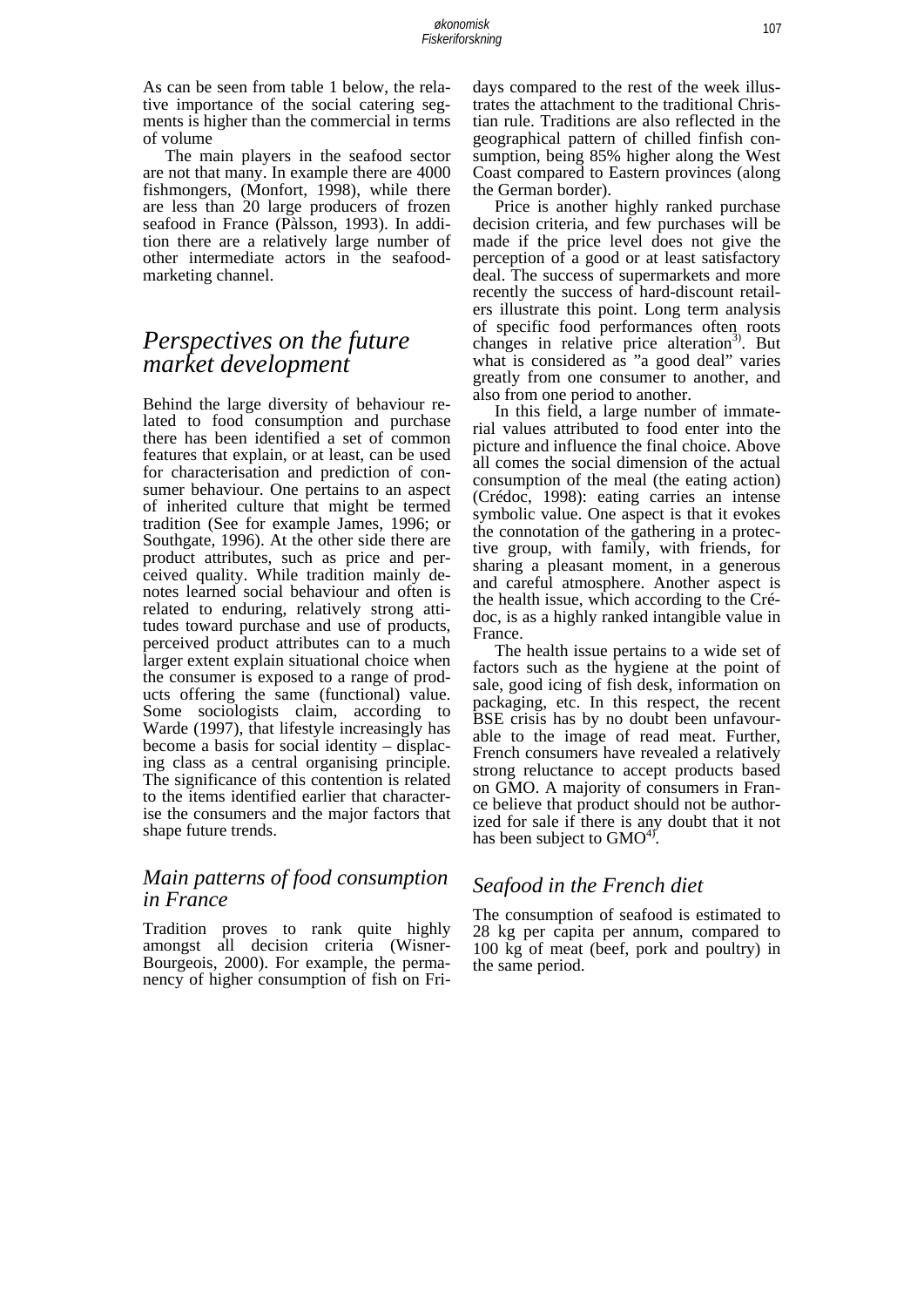"Finfish consumption is still deeply, consciously or unconsciously, linked to religious rules. Consumption is still higher on Fridays and during the Easter period. Although, the symbolic value of penitence has vanished, fish still carries the idea of should-be-eaten-at-leastonce-a-week. Today, the main explanation for this is by and large related to nutritional reasons rather than religious. Fish is considered by many as the 'reason-food' when red meat is referred to as the 'sensual-food'. We are not far from the Middle Age fasten-carnival dichotomy. 'Everyone' agrees that fish is more healthy than meat, but it is perceived as having less nutritious value since it is not filling in as much as meat "(Wisner-Bourgeois, 2000).

An aspect that brings another "burden" to fish as compared to meat is that the price of finfish is perceived to be high in general, and in particular higher than meat prices. This constitutes one of the mains discouraging attributes for further consumption (Ofimer, 1997).

 In many respects farmed salmon has a remarkable sales performance in France. One reason for this is that, salmon belong to French food tradition, not as an ordinary food, but clearly as a high society favourite<sup>5)</sup>. As such the product carried, both in the past and still today, a universal image of product dedicated for the rich. In the French conception, the most frequent expression used to qualify the success of salmon is "democratisation": It is now accessible to all "people" and represents the number one finfish species consumed by the French.

 The specific French pattern of three structured and regular daily meals dates back in the late nineteen century. It stems from workers long lasting struggles concerning the organization of their workday and the reduction of work hours and their claims to have a "familial, private and individual life" (Grignon, 1996). This pattern is still valid, with a large proportion of two or three courses (77%) dinners taken at home. In a recent survey it was found that as much as 90% of the families dine at home 5 times a week at fixed hours (Volatier, 1999) All together 84% of the dinners are taken together with all other family members during the week.

# *Choice of products*

Women predominantly choose food products for domestic consumption. Hence, they still perform the function, amongst others, of a gatekeeper who operate as filters for the whole family (Grignon, 2000). Compared to one or two generations ago, women are now endowed with a higher level of education and enjoy a higher employment rate. The first gives them easier access and a better understanding of a larger spectrum of information (daily newspapers, women magazines, doctor prescriptions). The second factor stimulates their demand for timesaving products. These higher educated consumers are also more health oriented. Amongst others they represent the group of consumers that are "responsible for" the high increase in yoghurt and mineral water. This is also consistent with the findings of Bourdieu (1984) where he noted that as the income rise the proportion of the total food spending used on heavy, fattening and cheap food declines while that spent on leaner lighter and non-fattening food increases.

## *Meals structures*

One subject that has been most frequently investigated by sociologists concerns the development of new eating habits (snacking, fast food consumption) versus the traditional meal model. Although the fast food consumption has increased somewhat, the traditional three meals a day rhythm is still not challenged (Grignon, 1999). A study on the conditions of life among French university students confirms the relative stability of the present-day French pattern of meals. Some key findings are; they do not skip meals, they eat only small to moderate amounts of fast food, and don't practice "snacking"<sup>6</sup>. Since the students are both young and destined to belong to the growing upper-middle classes, such a survey casts some light on the future evolution of French food habits. Yet, Poulain (1996) propose a somewhat different perspective indicating that the classical meals are loosing grounds and the food intakes all-day-through are developing, especially in the 30/40 years old, urbanised population. The snacking, outside the tradi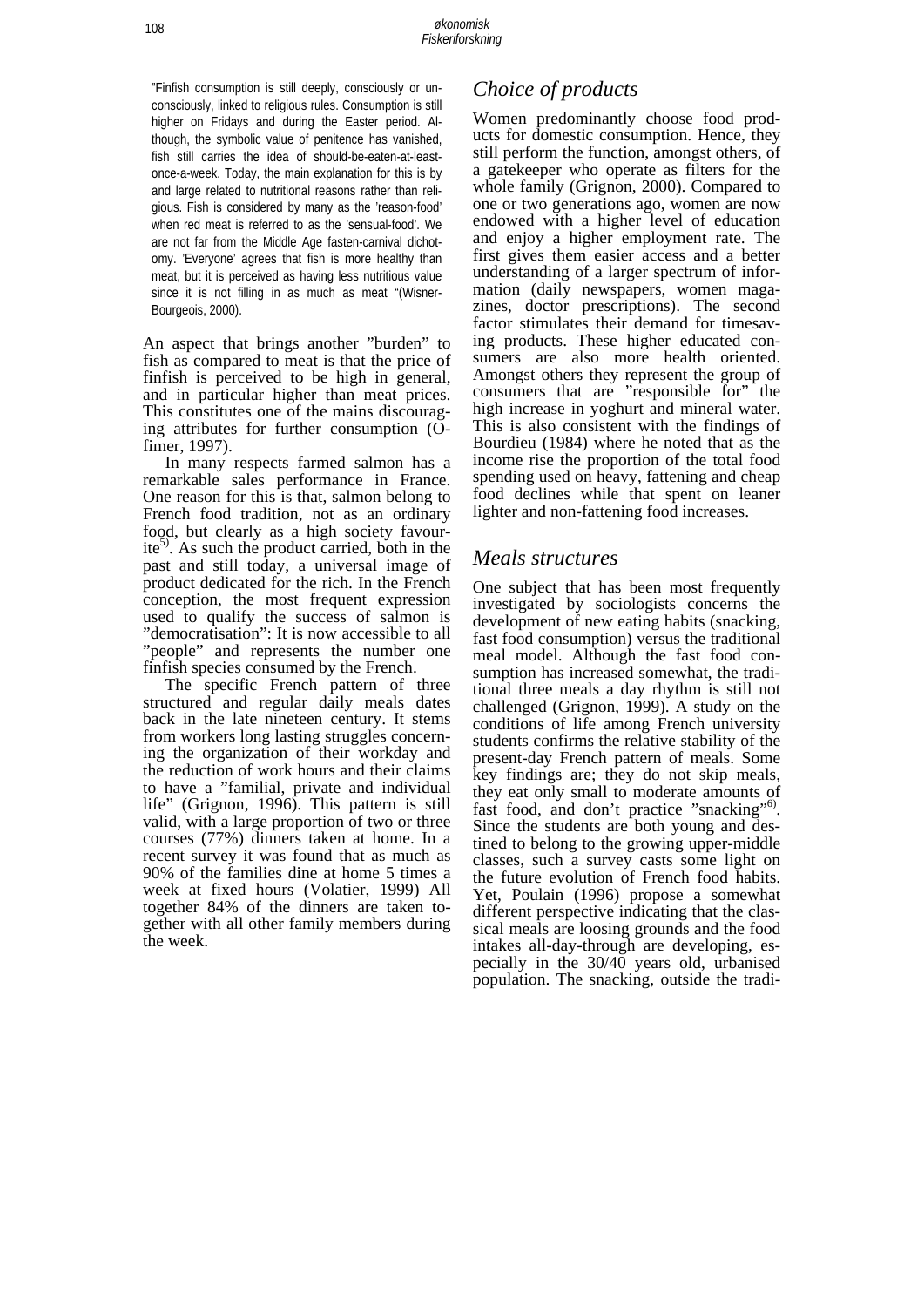tional meal periods, is still mainly sweets (cereal bars, chocolate, fruits). However there seems to be some agreement that the "grazing" – or "Americanisation"- of food pattern meets strong resistance in France, yet somehow mainly due to strict social norms''.<br>This is further supported by Volatier (1999) who suggest that the resistance of the French model to the American model is mainly explained by the important social role of meals in France as the "collective dimension of eating as fundamental".

 The social catering sector does also serve three main meals a day, breakfast, midday and evening meals. The meal function is slightly different from the private sphere, though. Not surprisingly, the most important in terms of volume is the midday meal. As seen from the perspective of the caterer, the main emphasis is on low price, value and rapidity (Gordon, 1998).

### *Meal preparation*

Time spent for making food decline over time, due to lack of time of many working women, the drop in interest in this activity, considered by some as of minor interest, the increasing supply of time-saving items. From 1995 to 1997, time for making food has decreased from 42 minutes for weekday dinners (with no guest) to 36, and from 60 minutes to 44 during week ends. There are, however, strong regional differences. When in South Western France (Aquitaine, Midi-Pyrénées) 42% spend more than 30 min with the evening dinner, in Northern France only 19%. According to Volatier, these differences are linked to traditions and not to changes in the young generation attitude.

 In the traditional French home, the housewife have normally been prepared the meals (Wood, 1995). It is worth noting that men's participation of cooking is a recent trend in France. What used to be the former domain of the women, is now increasingly shared by men and children. In 1997 47% of men said to never cook, compared to 50% in 1995 and 54% in 1988 (Volatier, 1996; Wood, 1995).

 Obviously, there has still not been carried outany studies on the effect of the reduced work week from 39 hours to 35 hours. Intuitively, this large-scale social scheme may be seen as a means of reducing housewives time constraints on traditional activities such as meals preparation.

# *Toward the future market*

During the period from the introduction of farmed salmon to the French market in the late 1970s and till today there has been a tremendous development. At the one side there has been great changes in the intermediate market, which are the buyers facing the Norwegian and other suppliers of farmed salmon. At the other side the product itself has seen a grand consumer acceptance in the market. The single most influential factor to which the wide use of farmed salmon can be attributed to is probably the improvements in efficacy and effectiveness in production – which in turn has enabled the suppliers to reduce the price. This has again, moved salmon (salmo salar) from being a (very) expensive product to a relatively affordable and accessible food product for the average French consumer. Some would also claim that there has been a corresponding move for farmed salmon on the downward slope on the "vanity" scale from being an exclusive product for special occasions to a more common item if not an ordinary everyday product today.

## *The main factors affecting future use of salmon*

The move on the "vanity scale" toward a broader use and a wider potential customer base has opened a whole array of market possibilities for the industry. This is confirmed through the survey as one of the main findings related to the future areas of opportunities for farmed salmon. The development potential should, however, be divided in two main segments;

- The retail sector
- The catering sector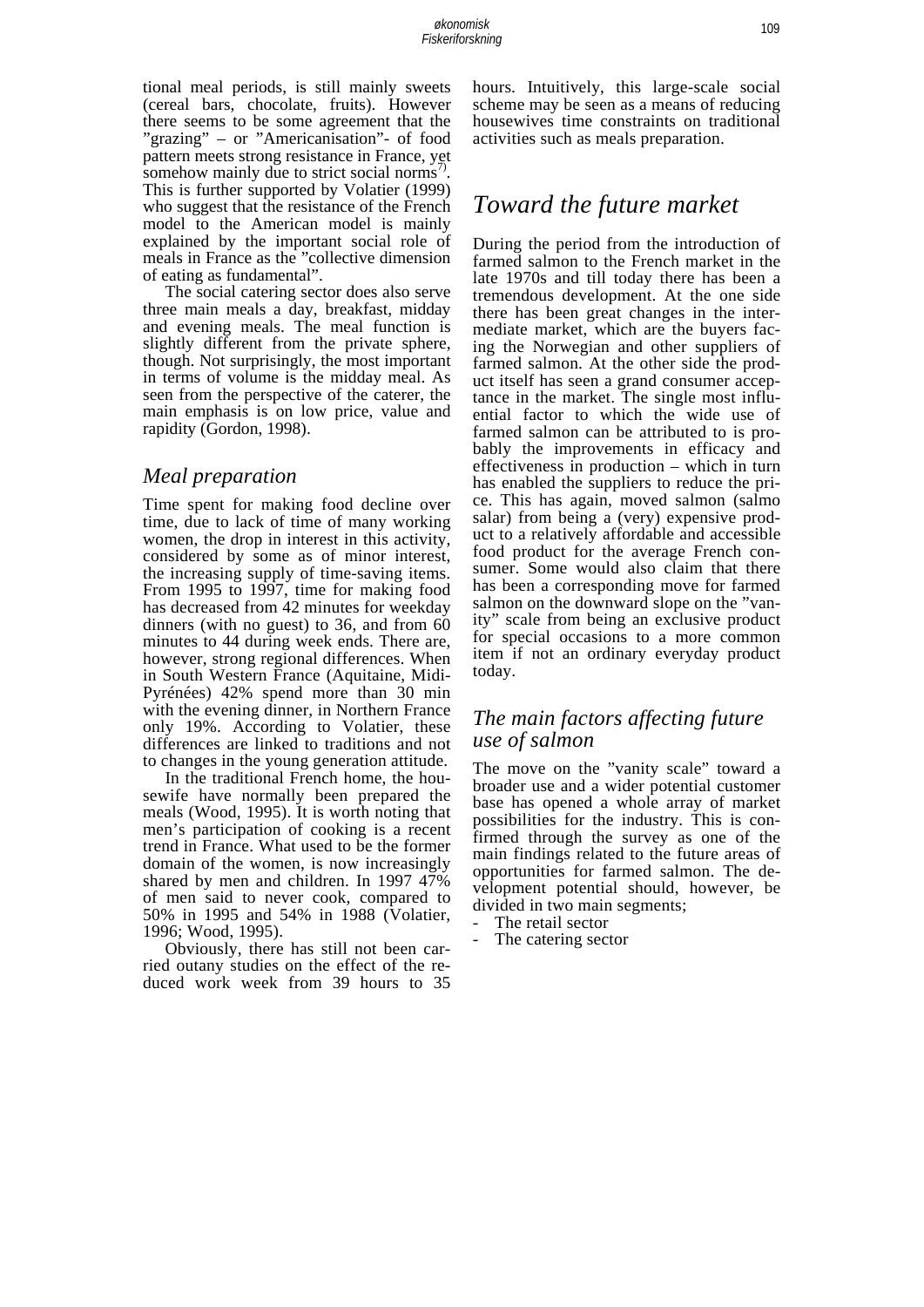#### *Growth in the retail sector*

Within the retail sector the highest growth potential for farmed salmon appears to be within the ready-meals sector and as a chilled plain product in various forms (fillets, steaks, cutlets). It is interesting to note, though, that there are expectations for further growth across all product forms, including smoked salmon and frozen plain salmon. Further, farmed salmon is increasingly used not only as a main ingredient, but also as a minor ingredient or additive to a product (frozen "stir-fry" meals, patés, quiche). This is especially valid for the ready-meal segment. The different uses will also increasingly pave the way for greater differentiation along two dimensions; segmentation of retail markets and product use (requirements) within segments.

 From the buyers' perspective, that is supermarket chains and other retail outlets, and the processing industry, the biggest growth potential is related to the changing consumer needs and preferences. The main new demands are for diversity and convenience products. New product development is also a priority area among the industrial actors.

 It is worth mentioning that the industry and retailers alike emphasise that the farmed salmon per se has no intrinsic advantage in development of new products in comparison with other fish species. The main strength of farmed salmon is related to the continuous availability and possibilities for stable deliveries of a consistent quality product. Although this is an important prerequisite for the industry in general, this is especially important for the fresh product segment. The continuation of the growth is further supported by the general positive image of salmon as perceived by the consumers. This appreciation seems to survive despite of the drop on the "vanity" scale. The lower price is, however, seen as a requirement for continuous growth in the market.

#### *Growth in the catering sector*

The catering sector consists of two main segments, the commercial catering outlets and the social catering establishments. As for the retail sector, the catering sector does also promise significant growth in the use of farmed salmon during the next ten years. In the commercial catering sector, the main growth potential is expected within new uses of salmon in entrees (other than smoked salmon), but also as main courses, yet to a more limited extent<sup>8)</sup>.

 The social catering stands out as the "unexplored" market segment for farmed salmon, with a high potential for farmed salmon. The main potential for volume consumed is as a main course served in hospitals, schools, prisons, and in the army. As a "something in between" the commercial and the social caterers are the company canteens. These establishments also represent a significant potential market, although smaller, than the social catering establishments, with 500 million meals served in 1998.

 The main key to open these markets for salmon producers is the drop on the "vanity" scale and a corresponding drop in price "perdish" level. The potential volume in the social catering sector is large considering the high number of meals served. It is worth noting that the number of meals served is not expected to increase significantly over the years to some. In any case the market represent a big potential. Yet, being so far unexplored, this market segment represents a huge potential provided that the industry is able to produce cheaper-per-unit salmon based meals. The possibilities seems to exist considering the drop in salmon production of farmed salmon, but also through a more extensive use of salmon meat left unutilised from other processes.

#### *Potential obstacles and inhibitors for market growth*

The description of the future market possibilities as outlined above can at first glance seem quite rosy and straightforward. There are, however, some potential problems that can inhibit the expected growth. At the one side there are supplier-related factors. These are primarily "standard" problems of suppliers' ability to deliver products (stable volumes over time and a consistency in quality) that match the positive image of farmed salmon, as perceived by French consumers. At the other side some impeding factors that can arise all through the supply chain have been identified. The single most frequently mentioned factors are the risk for contami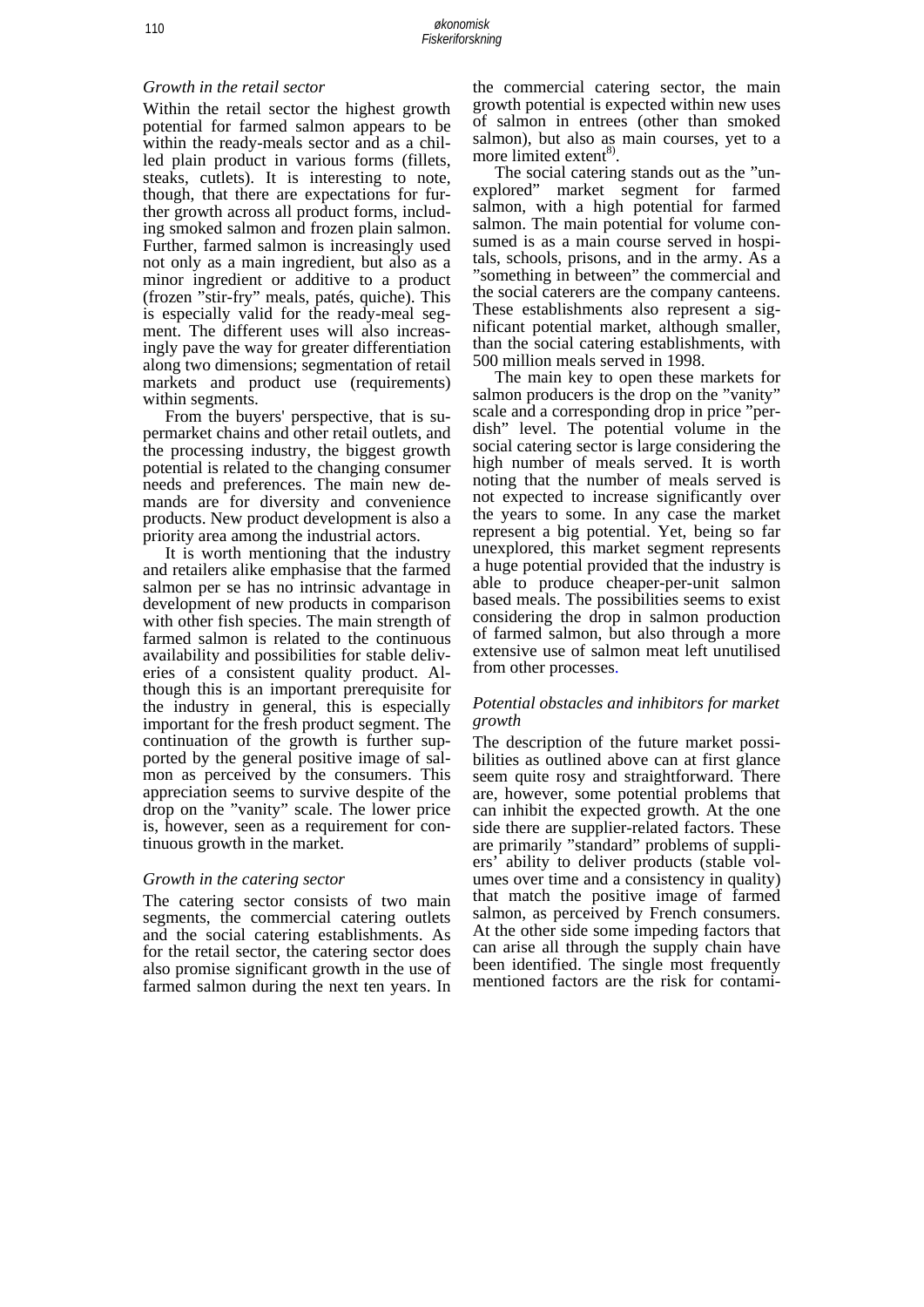nation of bacteria, primarily listeria, and/or presence of undesirable substances such as dioxin and antibiotics. The high media coverage of food scandals during the last years have brought the industrial actors on their tip toes in order to avoid further negative speak of their products in the media. There is little doubt that any incident of contamination can be subject to a hype-up in the media with subsequent slowdown in growth, or even distrust to the product.

This latter aspect is an other potential problem which can harm the salmon industry on a long-term basis. The fact that the French consumer, despite knowing, seems to evade the fact that the salmon they normally buy in the shop, at the market or in the restaurant is farmed salmon. A strong focus on contamination and food scares related to farmed salmon can potentially create distrust to the production of farmed salmon and subsequently to (farmed) salmon as a generic product.

| Quality Label                                | <b>Definition</b>                                                                                                                                                                                                                                                                                                                                                                                                                               | Sector                            | Production development<br>1998/1997               |
|----------------------------------------------|-------------------------------------------------------------------------------------------------------------------------------------------------------------------------------------------------------------------------------------------------------------------------------------------------------------------------------------------------------------------------------------------------------------------------------------------------|-----------------------------------|---------------------------------------------------|
|                                              | The Label Rouge logo<br>quarantees<br>that<br>the<br>of superior<br>product is<br>All along the<br>quality.<br>production and process-<br>ing steps severe quality<br>and taste controls have<br>been undertaken. This is<br>one of the most known<br>and appreciated quality<br>label by French consum-<br>ers. When seafood is<br>concerned, one find this<br>label on chilled Scottish<br>salmon, smoked salmon,<br>oysters, farmed seabass, | Fruits and vegetables All seafood | $+10,5%$                                          |
|                                              |                                                                                                                                                                                                                                                                                                                                                                                                                                                 | Of which salmon                   | $+18,2%$                                          |
|                                              |                                                                                                                                                                                                                                                                                                                                                                                                                                                 | All meat                          | $+23,8%$                                          |
|                                              |                                                                                                                                                                                                                                                                                                                                                                                                                                                 | <b>Beef</b>                       | $+2,2%$                                           |
|                                              |                                                                                                                                                                                                                                                                                                                                                                                                                                                 | Chicken                           | $+0.7%$                                           |
|                                              |                                                                                                                                                                                                                                                                                                                                                                                                                                                 | Pork                              | $+1,6%$                                           |
|                                              |                                                                                                                                                                                                                                                                                                                                                                                                                                                 |                                   | $+1,6%$                                           |
|                                              | canned sardines.                                                                                                                                                                                                                                                                                                                                                                                                                                |                                   |                                                   |
| APPELLATION                                  | AOC identify a close link                                                                                                                                                                                                                                                                                                                                                                                                                       | Dairy products                    | $+4,5%$                                           |
| <b>D'ORIGINE</b><br><b>CONTRÔLÉE</b>         | between the product, a<br>region and the traditional<br>local know-how. It quali-<br>fies wines, diary products,<br>olive oil, fruits and vege-<br>tables.                                                                                                                                                                                                                                                                                      | Fruits and vegetables             | $+67,2%$                                          |
| <b>CARACTÉRISTIQUES</b><br><b>CERTIFIÉES</b> | The logo Atout Certifié<br>Qualité<br>quaranties<br>a<br>regular quality distinct to<br>standard products quality<br>(superior).                                                                                                                                                                                                                                                                                                                | Fruits and vegetables             | +13 (number of units in<br>1998 compared to 1997) |
|                                              |                                                                                                                                                                                                                                                                                                                                                                                                                                                 | Meat                              | $+2$                                              |
|                                              |                                                                                                                                                                                                                                                                                                                                                                                                                                                 | Chicken                           | $+8$                                              |
|                                              |                                                                                                                                                                                                                                                                                                                                                                                                                                                 | Eggs                              | $+2$                                              |
|                                              |                                                                                                                                                                                                                                                                                                                                                                                                                                                 |                                   |                                                   |
| <b>AGRICULTURE</b><br><b>BIOLOGIQUE</b>      | The AB logo « organic<br>logo » guaranties that the<br>production process used<br>is environment friendly.<br>Producers must follow<br>strict terms of references.                                                                                                                                                                                                                                                                              | Number agricultural farms         | $+12,2\%$ (98/97)                                 |
|                                              |                                                                                                                                                                                                                                                                                                                                                                                                                                                 | Surface exploited                 | $+35,8\%$ (98/97)                                 |
|                                              |                                                                                                                                                                                                                                                                                                                                                                                                                                                 | Milk                              | +19% (97/96)                                      |
|                                              |                                                                                                                                                                                                                                                                                                                                                                                                                                                 | Eggs                              | +50% (97/96)                                      |
|                                              |                                                                                                                                                                                                                                                                                                                                                                                                                                                 | Chicken                           | +135% (97/96)                                     |
|                                              |                                                                                                                                                                                                                                                                                                                                                                                                                                                 | Pork                              | +39% (97/96)                                      |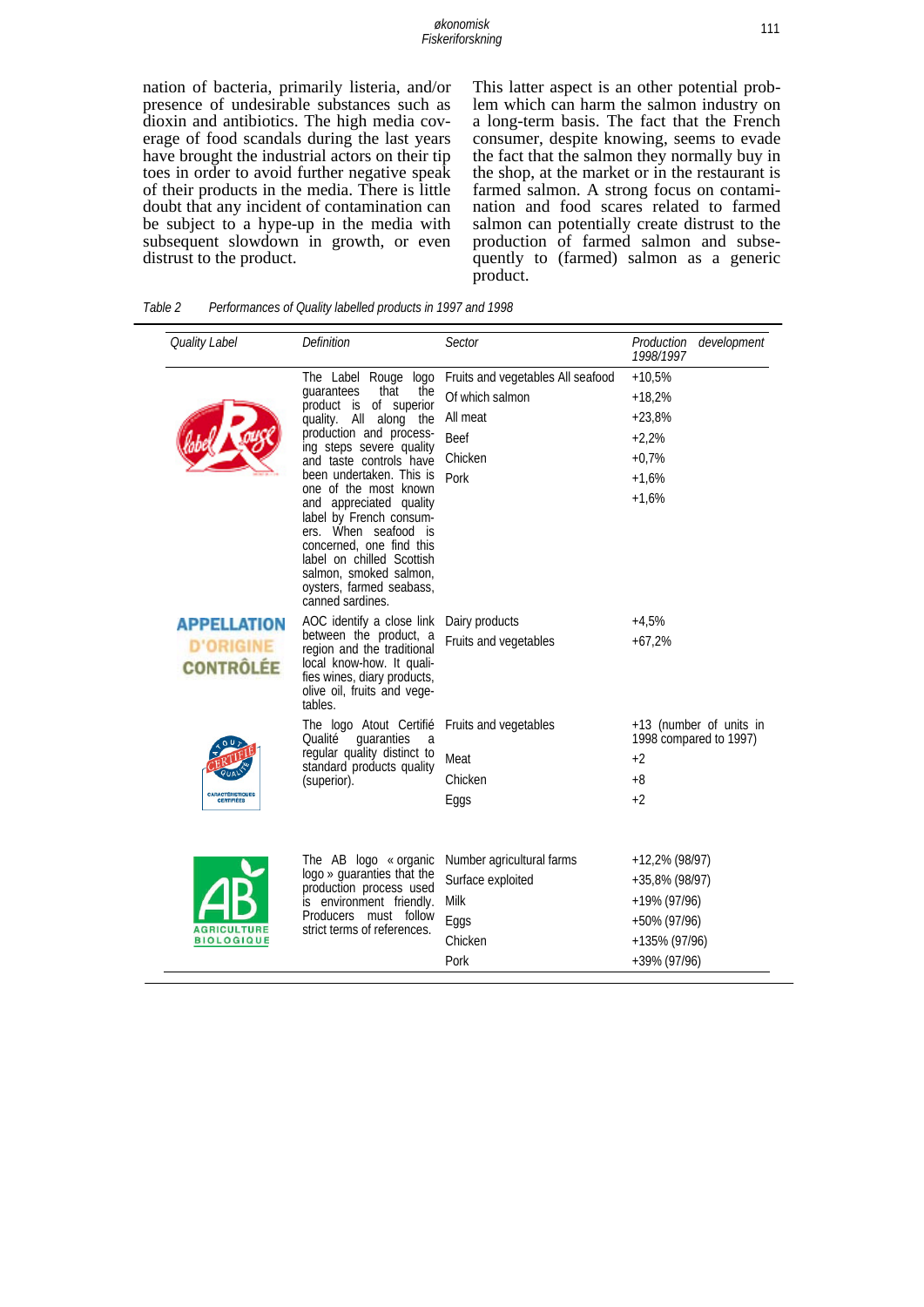This latter aspect leads us to the other side of food safety and hygiene issues and ethics in production (farming). The survey reveal that welfare issues related to farming of salmon is not considered to have significant impact on the future market development for farmed salmon in France. The same opinion albeit with somewhat less unity, was revealed on the question of ecologically produced salmon. Although the relatively clear response on these issues most likely will prove to hold good over the next tenyear period, the two factors represent labile structures in people's minds both touching on the notion of consumer's emotions. There are many examples of how the emotional appraisal of a case (intensive breeding of pork) has discouraged consumers to purchase these products. As the consumers increasingly are getting a distant apprehension of how breed food is brought up and produced, one might well foresee a reluctance to accept intensive farming. Again the question of ethics, sustainable breeding, and ecologically produced food might gain momentum among the consum One of the means of meeting the demand for food safety and information in France is the introduction of various quality labels. In some respects the second half of the twentieth century is characterised by deep changes in the food supply chain, decline of rituals (fasting and carnival periods), loss of cultural dimension, and standardisation. While the origin of food products were rather obvious in the past, the production processed was known and quality easily appraised, the consumers seems to know less today about the origin and quality of the products. This lack of basic knowledge leaves room for uncertainty, loss of confidence and even scares, and creates a sheer need for information.

 In order to try to comply with the needs and expectations of the consumers the quality labels has been introduced. So far, the labels, according to the industrial actors themselves, has been a success. Below are examples of these labels and their relative growth in the market (volume).The growing concern about food safety, increasing demand for quality guaranties, and high consumer awareness on these issues make demands for the industry to develop a consis-

tent production and processing strategy that meet future consumer demands on this topic. Through the survey it appeared clear that in professionals' mind, to do and as importantly to let know what is done, will play a true role in the sector competitiveness.

#### *A question-mark for the future market development*

The main "joker" in the development of the future market for farmed salmon is presumably the problem of genetic engineering. The contemporary French consumer does in all likelihood not have any suspicion of farmed salmon being raised on fodder containing genetically modified ingredients, such as GM soybeans. Notwithstanding, there is a strong negative opinion about the use of GM ingredients in the salmon fodder among the trade and industry in the French seafood business. Further, the respondents in this survey report an unambiguous opinion about the negative effect that any genetically modification of the farmed salmon will have on the future acceptance of farmed salmon.

 Nevertheless, several scientists in salmon producing countries, amongst other Norway, are eagerly promoting the advantages of genetic modification (GM) of for instance farmed salmon. The obvious mismatch between the general opinion of the consumers and the trade and industry calls for attention and caution. The issue of GM is at present far from clarified, and doubts about the "naturalness" of the farmed salmon that is offered to the customers may therefore severely harm the development of the future consumption.

 Although most salmon farmers claim to not use any fodder containing GM ingredients, the trade and industry are asking for better labelling of the product along with a system for traceability. All-in-all one impression is that there will be an increasing demand for increased communication attached to the tangible product (the fish). In other words, the relative significance of the communication part of the product will in all likelihood need to be improved.

 The potential for growth and the obstacles and uncertainties are closely related. The positive development hinted at in the two first paragraphs may well be discontin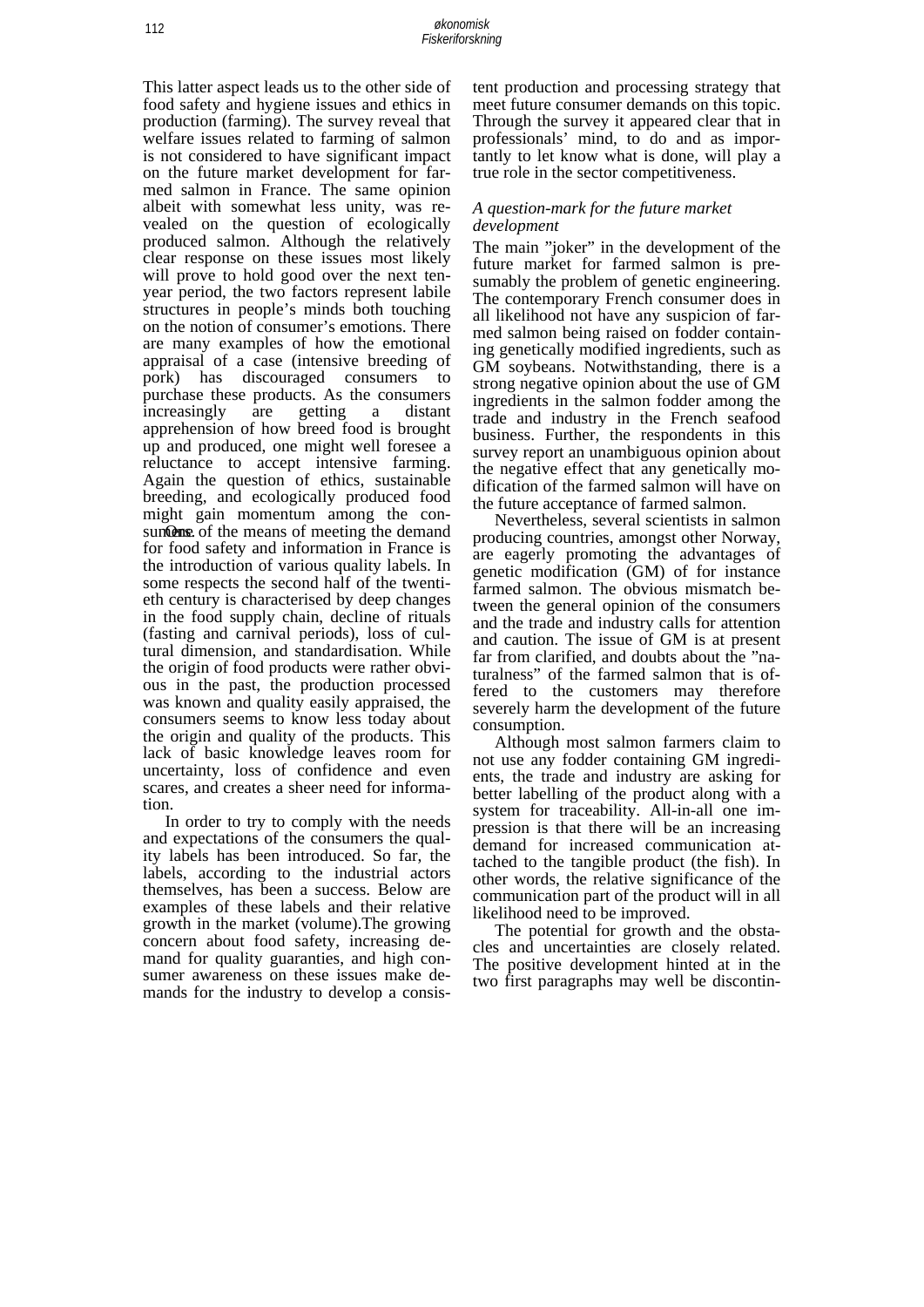ued if one or more of the obstacles mentioned are brought up. Provided that the actors at all levels in the industry are taking the potential hindrances seriously, one would be inclined to adhere to the view that the industry will see a continuation of the market penetration and growth in new segments rather than a stagnation or shortfall in the French market.

# *References*

Bourdieu, P. (1984). *Distinction: A social critique of the judgement of taste.* London: Routledge and Kegan Paul. Corstjens, J. & M. Corstjens (1995). Retail Competition in the fast-moving consumer goods industry: France and the UK, INSEAD Working paper 95/50/MKT, Fontainbleau, France

Crédoc (1998). Crise de l'immatériel et nouveaux comportements alimentaires des Français, cahier de recherche, 113, p. 191.

Euromonitor (1998a). Retail sector report: French food & non-food retailing, *Retail monitor international*, May.

Euromonitor (1998b). Major markets: Leisure. The French market for consumer catering, *Market research Europe*, October.

Gauthier, R. (1996). France: Food market report. Voluntary report, FR 6047, Bank of America.

Gordon, A.D. (1998). Changes in food and drink consumption, and the implications for food marketing. In The future of food. Long-term prospects for the agro-food sector, OECD.

Grignon, C. (1996). Rule fashion, work: The social genesis of the contemporary French pattern of meals, *Food and Foodways*, **6**:3-4, pp 205-241.

Grignon, C. (2000) Personal communication Director of CORELA Consumption Research laboratory, INRA, Ivry.

Grignon, C. & C. Grignon (1999). Long-term trends in Food consumption: a French portrait, *Food and Foodways*, **8**:3, pp.151-174.

James, A. (1996). *Cooking the books. Global or local identities in contemporary British food cultures*. In Crosscultural consumption. Global Markets Local realities (sitert i Solomon, 1999). London: Routledge.

Monfort, M.C. (1998). The market for seafood in Paris and Ile de France. Globefish report, Rome.

Nilssen, F. (1999). Trender og fremtidsforskning i et samfunnsvitenskapelig perspektiv. Arbeidsnotat, Fiskeriforskning, Tromsø

OECD (1998). The future of food. Long-term prospects for the agro-food sector.

Ofimer (1997). Attitudes et perception des consommateurs à l'égard du poisson frais, rapport de synthèse, p. 67.

Pàlsson, T. (1993). Market for fish-based ready meals in France. Globefish report, Rome.

Poulain, J.P. (1996). Les nouveaux comportements alimentaires in La Revue des hôtels, Restaurants et collectivités, May, pp.53-58.

Southgate, D.A.T. (1996). *Dietary change: changing patterns of eating*. In: Food choice, acceptance, and consumption, H.M. Meiselman & H.J.H. MacFie (eds.). Blackie Academic & Professional.

Volatier, J.L. (1996). Les nouveaux comportements alimentaires, La revue*,* pp.53-58.

Volatier, J.L. (1999). Le repas traditionnel se porte encore bien, Crédoc Consommation et modes de vie, N°132.

Warde, A. (1997). *Consumption, Food & Taste. Culinary Antinomes and Commodity Culture.* London: Sage Publications,

Wisner-Bourgeois, C. (2000). Personal communication, Associate professor, Institut National Agronomique Paris-Grignon, Department of Sociology.

Wood R.C. (1995). The sociology of the meal. Edinburgh University Press Ltd.

## *Notes*

1) The questionnaire consisit of a combination of closed questions with a lickert-type scale, and open-ended questions.

2) *Psycographic factors* 

More people are working from home

More women are taking non-housework jobs

*Demographic factors*